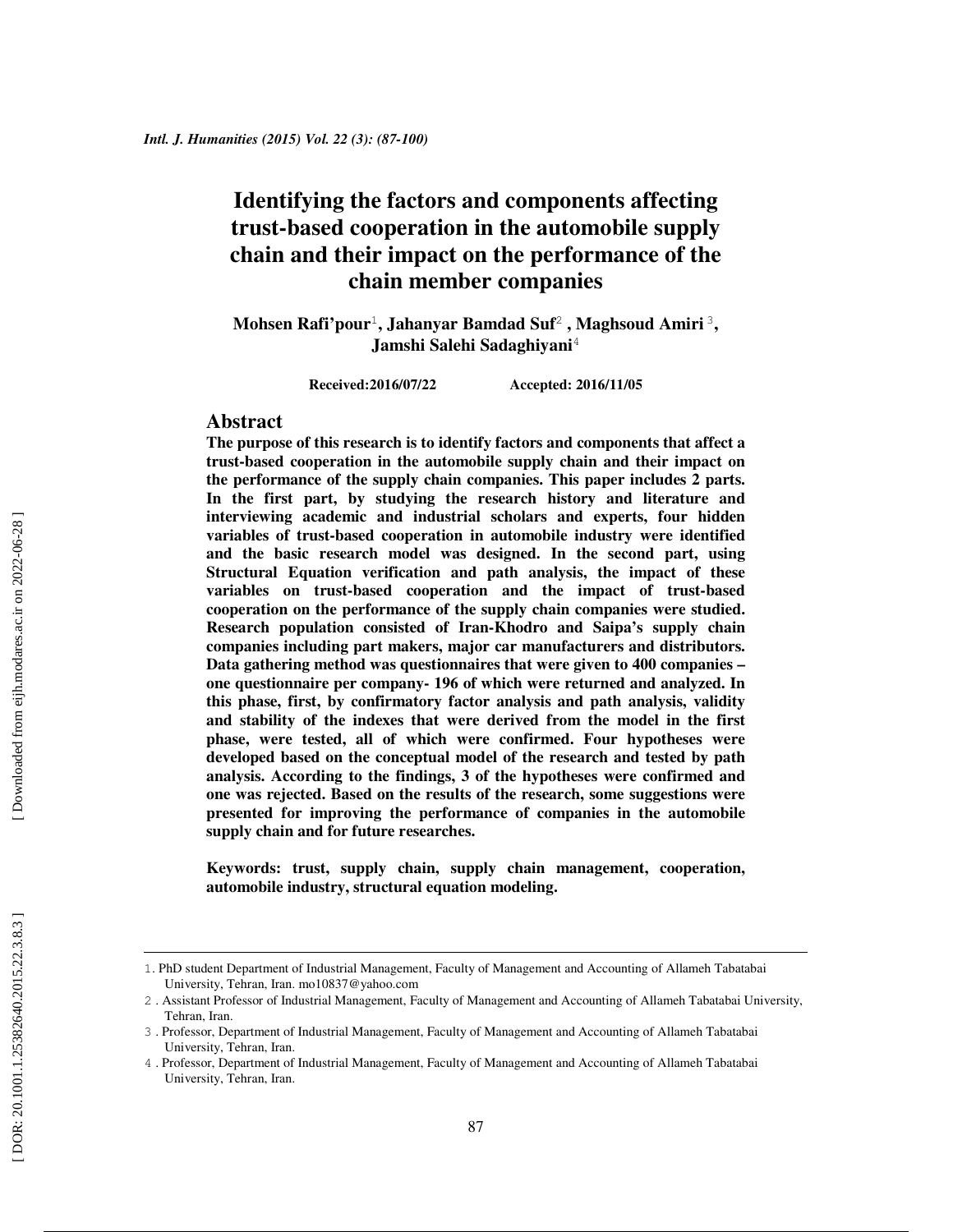## **Introduction**

Nowadays one of the factors that have been challenging businesses including suppliers, producers and distributors, is extreme environmental changes (Otarkhani 2005). Rapid changes in customers' needs and demands have been challenging companies with the fact that their technical expertise which used to be their biggest competitive advantage is losing its function. Therefore, companies have realized that they are not able to provide all of their and their clients' needs on their own anymore and that competing as a single company cannot secure their profits and guarantee their survival. Thus they have adopted different tactics in order to avoid the existing hazards. One of these tactics is cooperation in form of a supply chain by moving all activities, from providing raw material to delivering products and after sales services and even reverse logistics, from company level to supply chain level. Therefore, nowadays, instead of focusing on competing with each other which results in on company's profit and another one's loss, companies are focusing on a relationship that guarantees profits for all members of the cooperation network. This paradigm works when the relationship between members is based on trust. That means that each

company believes that other companies make decisions that are beneficial for them as well and will not make actions that can cause them loss (Rezaiian 2003). The automobile supply chain is a job creating industry and its survival is a substantial factor in sustainable employment in the country. On the other hand, the automobile industry is the key link between many major industries such as petrochemical, steel, rubber and many others and any disruption in the supply chain of this industry, can cause disruption in the related industries and vice versa. Based on researches that were mostly done as doctorate theses, cooperation and especially trustbased cooperation is one of the most influential factors in the performance of the members of the supply chain. Trust-based cooperation can increase the quality of industrial products and the speed of serving customers and decrease the cost of products. Ergo, the subject of this research can help identify the factors and components of a trust-based cooperation and play great role in improving the performance of the members of the supply chain and consequently enhance the performance of the companies of the chains.

In this paper, first, by studying the research history and literature and interviewing academic and industrial experts of automobile industry,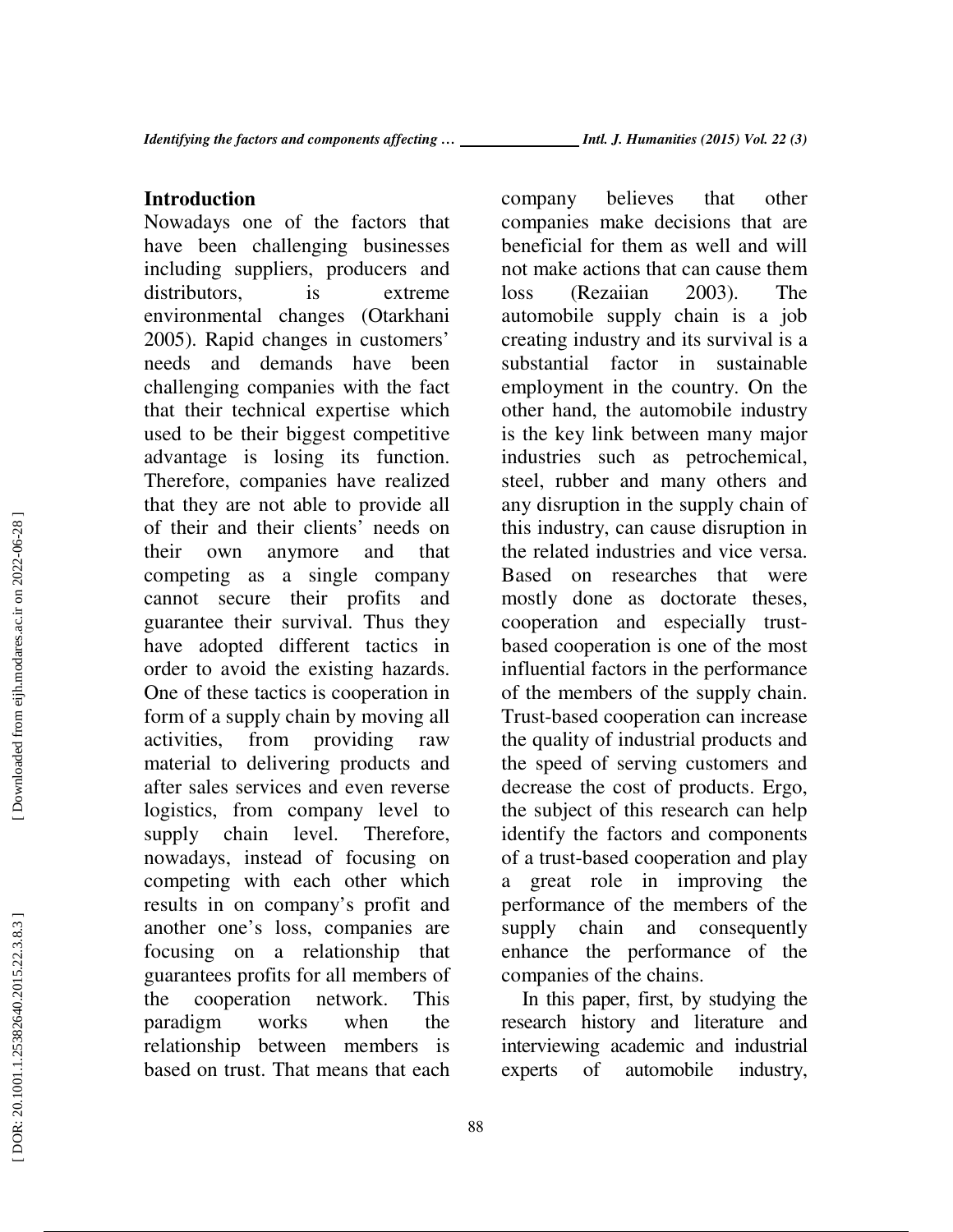components of trust-based cooperation were identified, and then using PLS software and Structural Equation verification and path analysis, the structure and relationships between variables were studied and credibility of the model was tested.

Research's theoretical foundations and literature

The expression "supply chain" was first used by Oliver and Webber in 1982. From these researchers' perspective, a supply chain's goal is to turn logistics to the main concern of management. Later, in 1984, holi han used the term in several articles to describe management of flow of raw material in organizational borders (Westbrook 2004). Chandra and Grabis in 2007 explain that supply chain is a complicated system that is comprised of many simple components interacting and sharing information with each other and with their environment, while reforming their inside structure based on these interactions. Chopra and Mindle (2007) defined supply chain as all the institutions that participate in providing customers' needs directly or indirectly. These institutions include suppliers of raw material and parts, producers, distributors, wholesalers, retailers and final consumers. Socks and others in 2002 explained that supply chain includes 5 flows of goods, services, information, finances and knowledge.

The concept of supply chain was established in 1961 by Forrester while designing a three-part system of factory, distributor and retailer (Brarati 2013, quoting Werst and Biolens 1999). He showed that a small disruption in a part of this system can increase quickly and impact the whole system (Forrester effect or Bullwhip effect). Remko and Van Hook in 1998 described supply chain management as integrating key procedures of the business from the consumer to the main supplier who provides products, services and information and create added value for customers and other beneficiaries. Simchi and others in 2000 defined supply chain management as a combination of methods that effectively integrate suppliers, producers, warehouses and stores to reduce the costs of the system to the least possible amount and provide the necessities of service level. Balo and others in 2000 stated that supply chain management is integrating activities related to transfer and flow of goods and services, including information, from the raw material supplier to the final consumer (Moradi Bastani, 2011). Gwen and others, also described supply chain management as a series of methods to manage and coordinate the whole chain, from suppliers to consumers. Varman and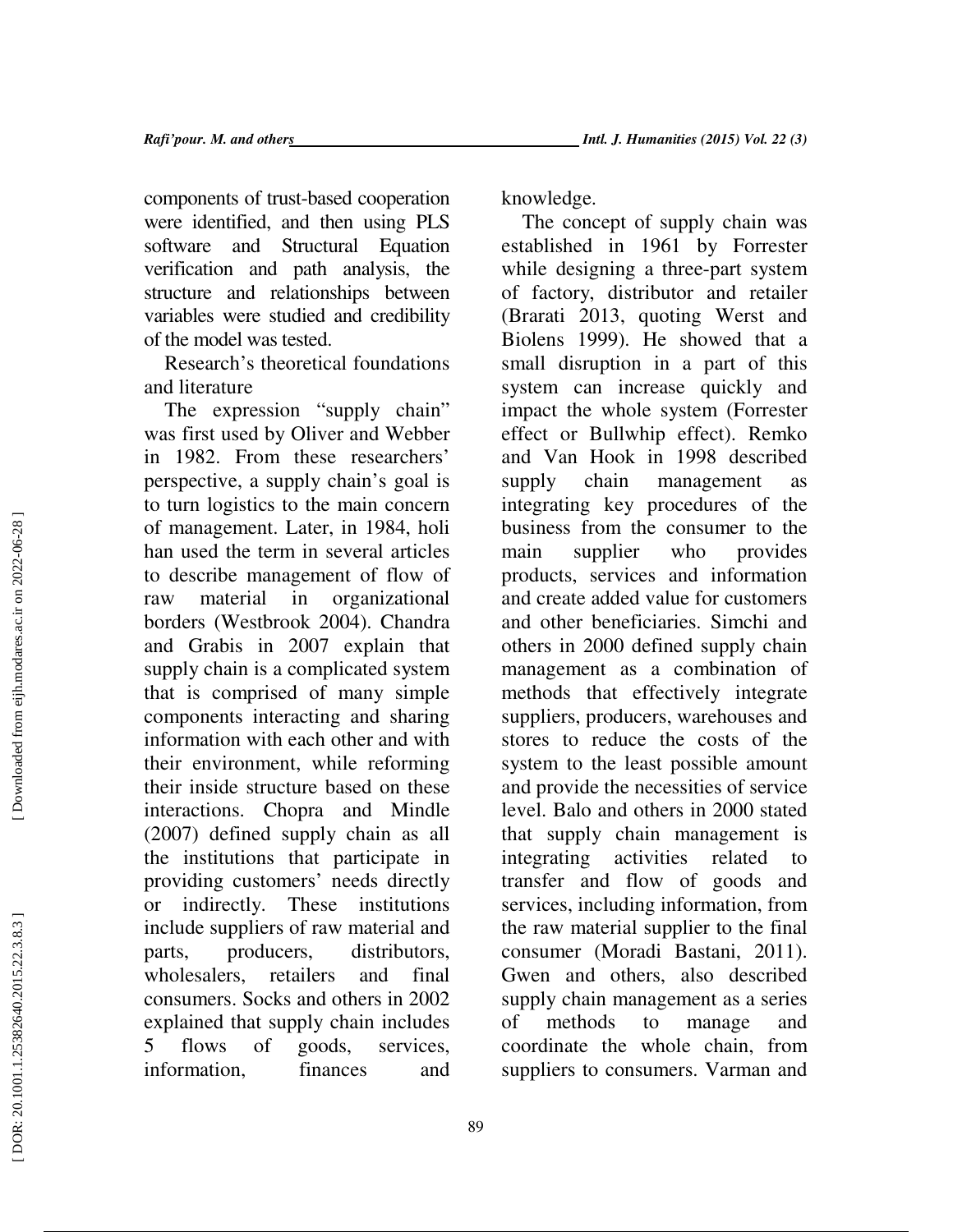Deshmakh in 2006 described supply chain management as integrating activities by improving the relationship between members of the chain in order to obtain the final goal of competitive advantage.

Barney and Hanson in 1997 said that trust is the mutual certainty that in a business interaction, none of the participants would sustain losses. Cook and Wall in 1980 defined trust as the belief in another person's talks and actions. McAlister in 1995 stated that trust is the level of one's belief in another's word and is determined by how much one's actions are influenced by another's opinions and decisions. Bone and Holmes in 1991 said that the ones who trust, put themselves at risk intentionally because they have positive beliefs about others' motives. This can cause loss or disadvantage for them (Rezaeian 2003, Hall 1996). Madhook in 1995 described trust as the belief that others won't act selfishly. In a general definition, trust-based cooperation is performing by collaborating with each other (Otarkhani 2010). In other words trust-based cooperation is the procedure of reaching goals that cannot be gained individually -at least efficiently (Alvani and Danaiifard 1997). Trust-based cooperation is an agreement between a group of participants in order to reach shared goals and results in a shared procedure (Donald, 2001). In recent years many researches have been done about inter-organizational relationships, buyer- supplier relationships, how to choose suppliers and basically about cooperation. Some of these previous researches are mentioned in table 1.

Research methodology: Population and sample

The first population is "experts", whose guidelines were used to prepare the research proposal and the basic model in both steps of the research. In the first step (exploration), 5 academic and industrial experts who were members of scientific boards of universities were asked to aid with identifying and extracting elements and variables of cooperation, building the analytical structure, making the basic conceptual model and screening measures relating to it. In the second step, after identifying and selecting the latent variables, the primary questionnaire was designed and 9 academic experts of the automobile industry were asked to present their advice and suggestions to evaluate the validity of the questions related to variables of the supply chain relationships and the links between them and to approve the conceptual model.

The second population, "companies", was used to describe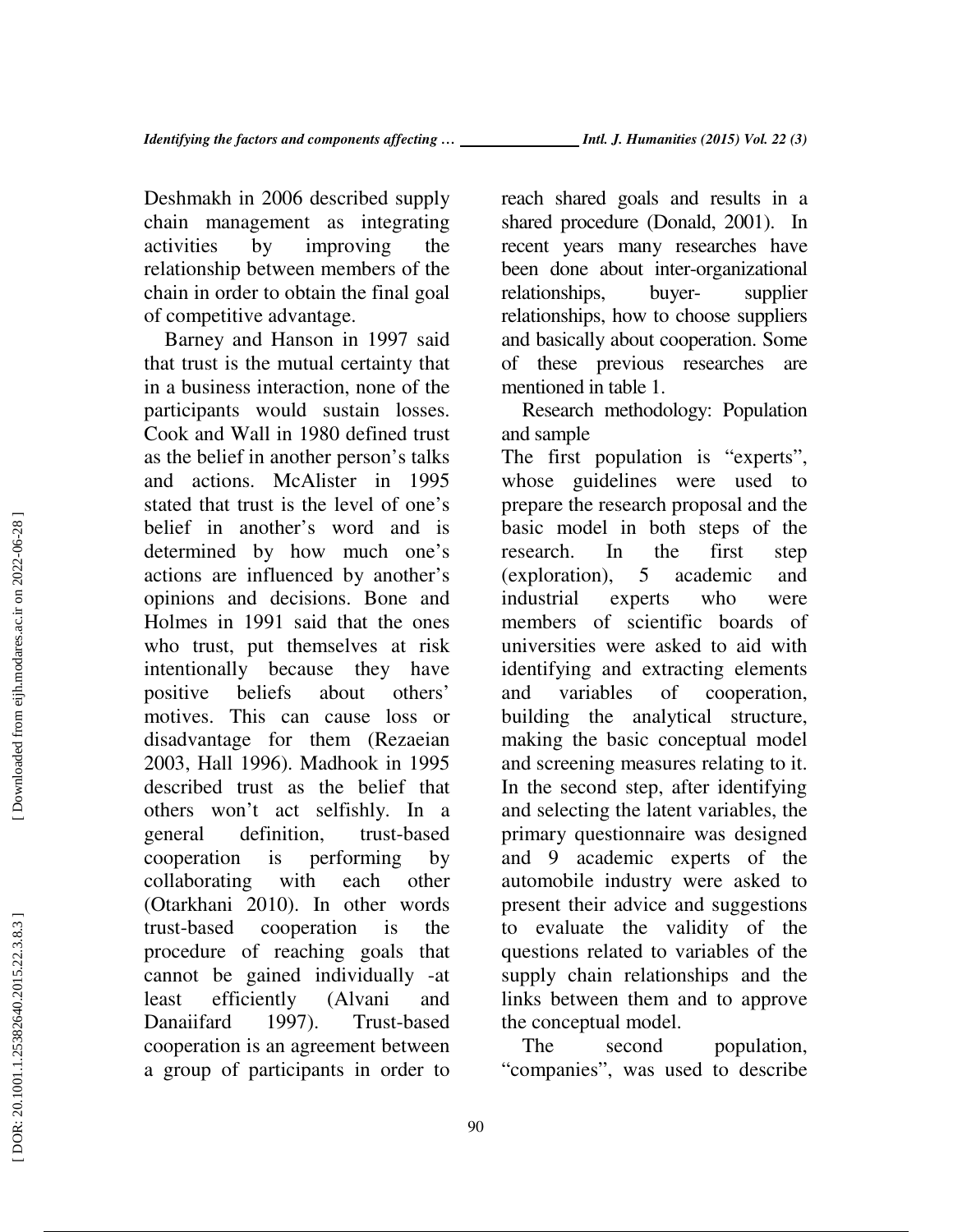and define the variables and their relationships and to execute the structural equation modeling and assess the performance of the companies of the supply chain and also to measure validation and fitness of the model. In order to know this population, a list of companies that are members of the supply chain of the automobile industry was made by referring to Sapco and Sazeh Gostar Saipa companies and after omitting the recurring companies, 600 names were left. Bentler and Cho (1998) have proposed an innovative method where in normal conditions, 5 items per each parameter and in abnormal conditions, 10 items per parameter are estimated (Chen and others, 2003).

Considering the fact that the population is limited, Cochran formula was used to calculate the size of the sample. The results of the calculations show that a sample of 164 companies of the supply chain was needed. Therefore, in order to collect at least 164 questionnaires and based on the usual rates of return, 400 paper questionnaires were distributed among the companies related to this research and 196 were collected. The return rate was 48%.

# **Research tools**

The measuring tool in this research is questionnaire. The questionnaire was designed in 2 steps. The first step was done after studying the research literature and choosing the indicators, in order to acquire opinions of experts and modify the indexes that impact trust-based cooperation in supply chain. The second one included 72 questions, 68 of which were based on Likert scale and the other four were 3 option or 4-option questions, in order to gather data to test the research model.

# **Content Validity**

Content validity is the type of validity that assesses the components of a measuring tool. Content validity in this research has to do with the questionnaire. If the questions in this research tool in fact measure the features that the research aims to measure, one can say that the research has content validity. Content validity is usually judged by experts of the research subject (Sarmad and others, 2010). In order to assess the validity of the primary questionnaire, it was presented to the first population of the research, "experts".

# **Coefficient of variation:**

One of the criteria that is used to compare 2 or several samples or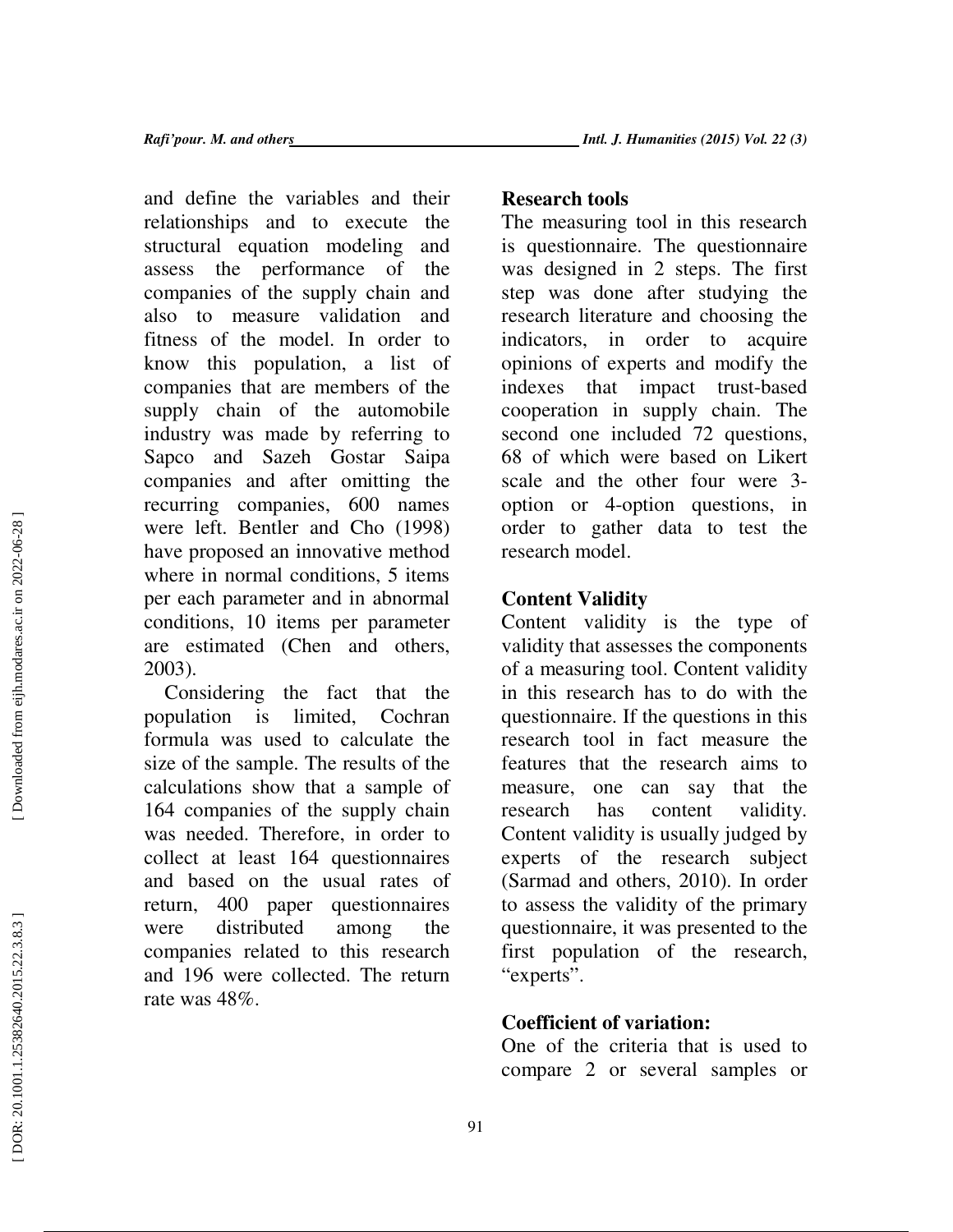populations and simultaneously compares the means and variances is coefficient of variation. This criterion that is usually expressed by percentage and has no scale, is measured as follows:

Relationship 1:

 $cv = \frac{s}{\overline{x}} * 100$ 

In relationship 1,  $S =$  Standard deviation<sup>and</sup> and  $\bar{x}$  = sample mean

Coefficient of variation is used to compare heterogeneous observations in 2 or more samples. Sometimes means of 2 samples are the same but the variances are different. Obviously, standard deviation alone cannot show the variation of the population. Comparing the variation of 2 populations only has a meaning when it is measured based on their means.A population with lower coefficient of variation is a better one (Bameni, 2011). After studying the research literature and designing the model, the researcher designed the first questionnaire and sent it to 9 academic scholars who were also experts in automobile industry and they gave all questions a score between 1 and 5. Then in order to measure the credibility of the questions, the researcher calculated the coefficient of variation using Excel software, and omitted those whose coefficient of variation was lower than 30% which came to 4 questions in the mentioned questionnaire.

### **Reliability**

Reliability is one of the technical characteristics of measuring instruments. Reliability is whether the measuring means show stability compatibility within the measured concept which is to what extent a questionnaire gives the same results under similar conditions. (Sarmad *et al*., 1389) Cronbach's alpha was used for the second phase to test the reliability of the questionnaire statistically. In order to validate reliability, this index needs to be higher than the 7.0. Results are shown in Table 1.

**Table1.** Cronbach's alpha coefficient for each structure

| Variables          | Number    | Cronbach's |
|--------------------|-----------|------------|
|                    | of        | alpha      |
|                    | questions |            |
| Performance        | 13        | 0.833      |
|                    |           |            |
| Integrates         | 3         | .716       |
|                    |           |            |
| Supplier selection | 15        | 0.784      |
|                    |           |            |
| Win-win approach   | 11        | 0.707      |
|                    |           |            |
| Justice            | 14        | 0.758      |
|                    |           |            |
| Integration        | 15        | 0.745      |

## **Method of Analysis**

In this study, to ensure the accuracy of independent and dependent variables of the measurement models regarding the "SEM-approved" and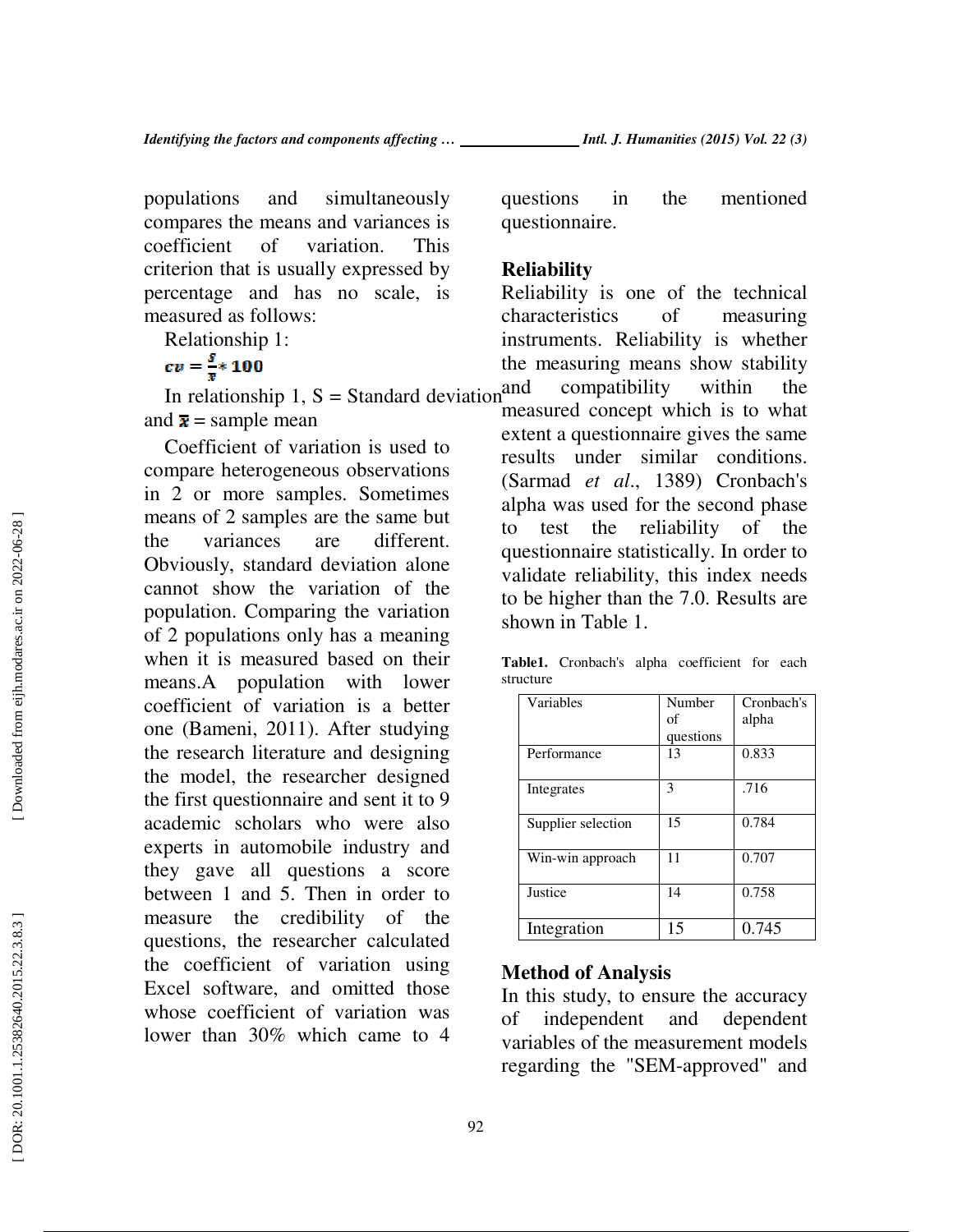particularly the path analysis techniques, the researchers used the third version of Smart PLS version. Factor analysis allows the researcher to first, validate the conceptual structures and diagnose the relation between the agent and principal dimensions of the constituent components with structures and measures defined in the structure. Secondly, this type of analysis assesses the reliability of the questionnaire designed as a useful and reliable tool that can measure the variable in space and time.

# **Research Findings**

First through the study of literature the most important factors and elements of a confidence-based cooperation in the automotive supply chain were determined. Then, through surveys and interviews with experts, four latent variables of "supplier selection, integration, win-

win strategy and justice" were selected as the main variables of cooperation based on trust and were used in this study. To measure the performance according to existing methods of measuring performance in this study, the balanced scorecard method "BSC" (Kaplan and Norton) was used. In this method, the performance of member companies is examined from four perspectives: from the perspective of internal processes, from the financial perspective, from the perspective of learning and innovation, and from the

customer perspective. Table 2 presents the final variables of the model of cooperation based on trust in the automotive supply chain and prior research about each variable. The researcher designed the initial research model according to the above-mentioned criteria as follows.

| <b>Variables</b> | <b>References</b>                                                                                |
|------------------|--------------------------------------------------------------------------------------------------|
| Cooperation      | Harland, (1996) Syaav et al., (2002) and Muller et al., (2003) Thakkar et al., (2003)            |
|                  | Vlvdy et al., (2004) and Su Kun, (2005) Fiennes et al., (2005) Sabrty on and et al.,             |
|                  | $(2005)$ Grinit et al., $(2006)$ , and your Cannan $(2006)$ Qureshi et al., $(2007)$ , Chang and |
|                  | Chen, (2008) Thakkar et al., (2008) Jytsh Dakar et al., (2008) and Nyaga et al., (2010)          |
|                  | Kirsten et al., (2011) ancient Moradi, (1390) Barati, (1392).                                    |
|                  | Asvby, (2001) Bhagat, (2002) Fyszy Pedersen (2002), Wu and Choi, (2005), and your                |
| <b>Supplier</b>  | Cannan (2006) Russell Kyngshat, (2006), Chang and Chen, (2009) Moradi Bastani,                   |
| selection        | (1390) Barati, (1392).                                                                           |
| Win-win          | Gupta and Govinda Raja, (2000) Faye and Birkinshaw, (2001), Fernandez and Sabral,                |
| approach         | (2001) Malvra and Sgarz, (2001) Dehghani Firoozabadi, (1384) Otarkhany, (1389).                  |
| Integration      | Levy, (1994), Remy (1996) Hndfyld and Nichols (1999) Simchi et al., (2000) Maloney               |
|                  | and Benton (2000), Chu (2004) and Tan Canaan, (2006) Thakkar et al., (2008) Kim,                 |
|                  | $(2009)$ Young, $(2009)$ Flynn, $(2010)$ .                                                       |
|                  | Marco, (1996) Krytnr and the Universe Yuki, (2001) Queiroz and Paul, (2001) Jewelry              |
| <b>Justice</b>   | (2002) Mark and Trnhyl, (2003) Motahari, (1374) Ghaninejad, (1379) Rezaeian, (1391)              |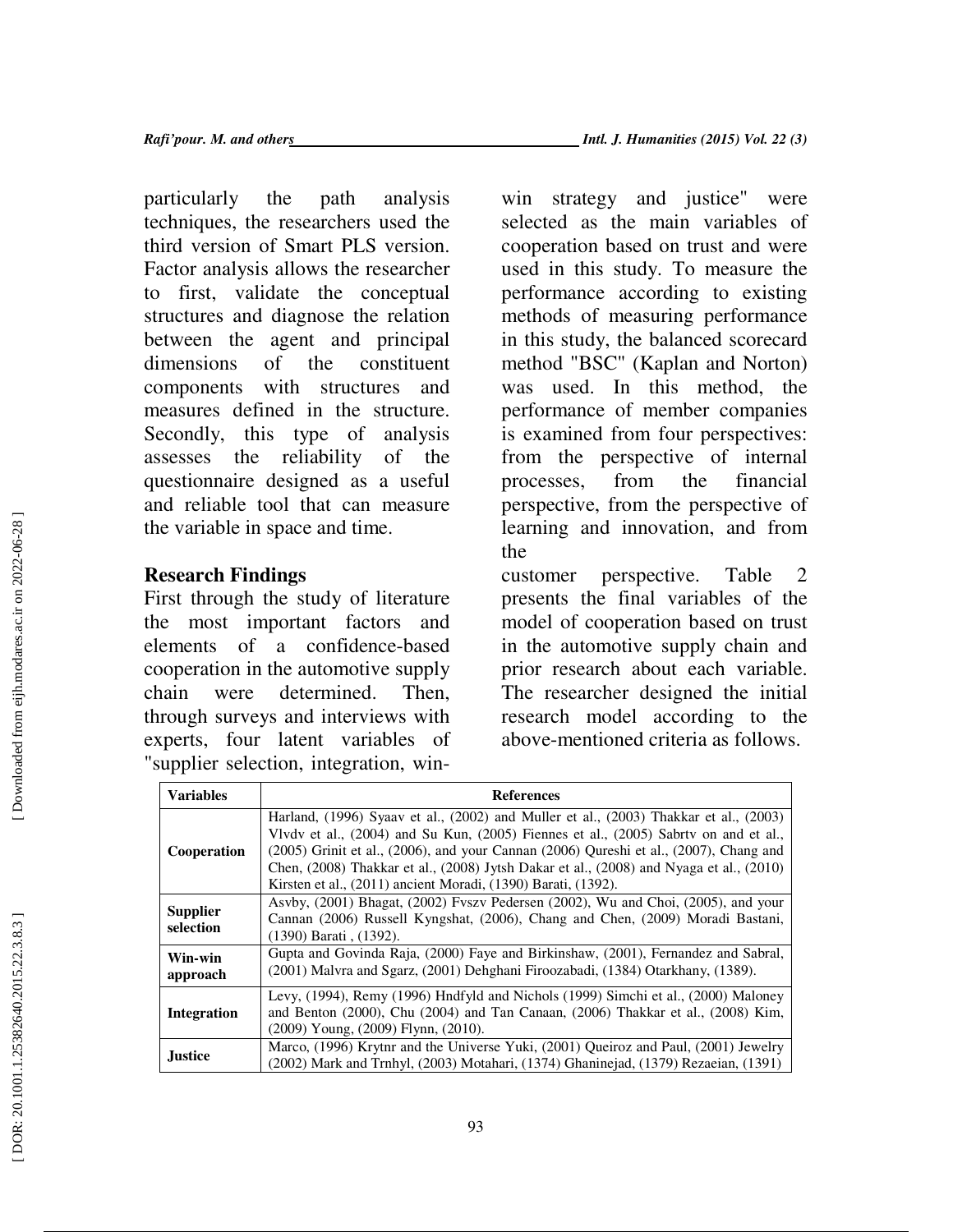|                  | Deming (1939) Zhvran, (1988), Norton (1996) Syaav et al., (2002) Gvnaskaran et al.,     |
|------------------|-----------------------------------------------------------------------------------------|
| <b>Operation</b> | (2004), Canaan and Tan (2006) Grace Morgan, (2007), Chang and Chen, (2008) Qi et        |
|                  | al., (2009) Chia et al., (2009) Tan et al., (2010) Wong and Wong, (2011) Kvrstn et al., |
|                  | (2011)                                                                                  |

After identifying the variables of the model, and designing a model for model validation and establishing relationships between variables, structuralconfirmatory equation modeling and in particular path analysis method was applied using the third version of Smart-PLS Software. In this section due to space constraints, only the results of the analysis are presented in tables 3 and 4.

As Table 3 shows, in terms of relations "path analysis" all the metrics used to measure latent variables of trust-based partnership model, regarding the path coefficients and t-value, significant coefficients are approved

|                                    | Indicator                                  | Path<br>coefficient | $T-$<br>statistic | Result    |
|------------------------------------|--------------------------------------------|---------------------|-------------------|-----------|
| Supplier<br>selection<br>construct | Reasonable price                           | 0.682               | 23.635            | Confirmed |
|                                    | Provider<br>work<br>process                | 0.794               | 12.703            | Confirmed |
|                                    | Quality                                    | 0.767               | 10.909            | Confirmed |
|                                    | Continuous<br>improvement                  | 0.755               | 18.449            | Confirmed |
|                                    | Timely delivery                            | 0.661               | 46.977            | Confirmed |
|                                    | Knowledge<br>and<br>technical<br>expertise | 0.788               | 26.659            | Confirmed |
| Integration                        | Common culture                             | 0.816               | 15.205            | Confirmed |
|                                    | Common goals                               | 0.887               | 34.43             | Confirmed |
|                                    | Working<br>Joint                           | 0.663               | 11.802            | Confirmed |
|                                    |                                            |                     |                   |           |

Figure 1, the final research model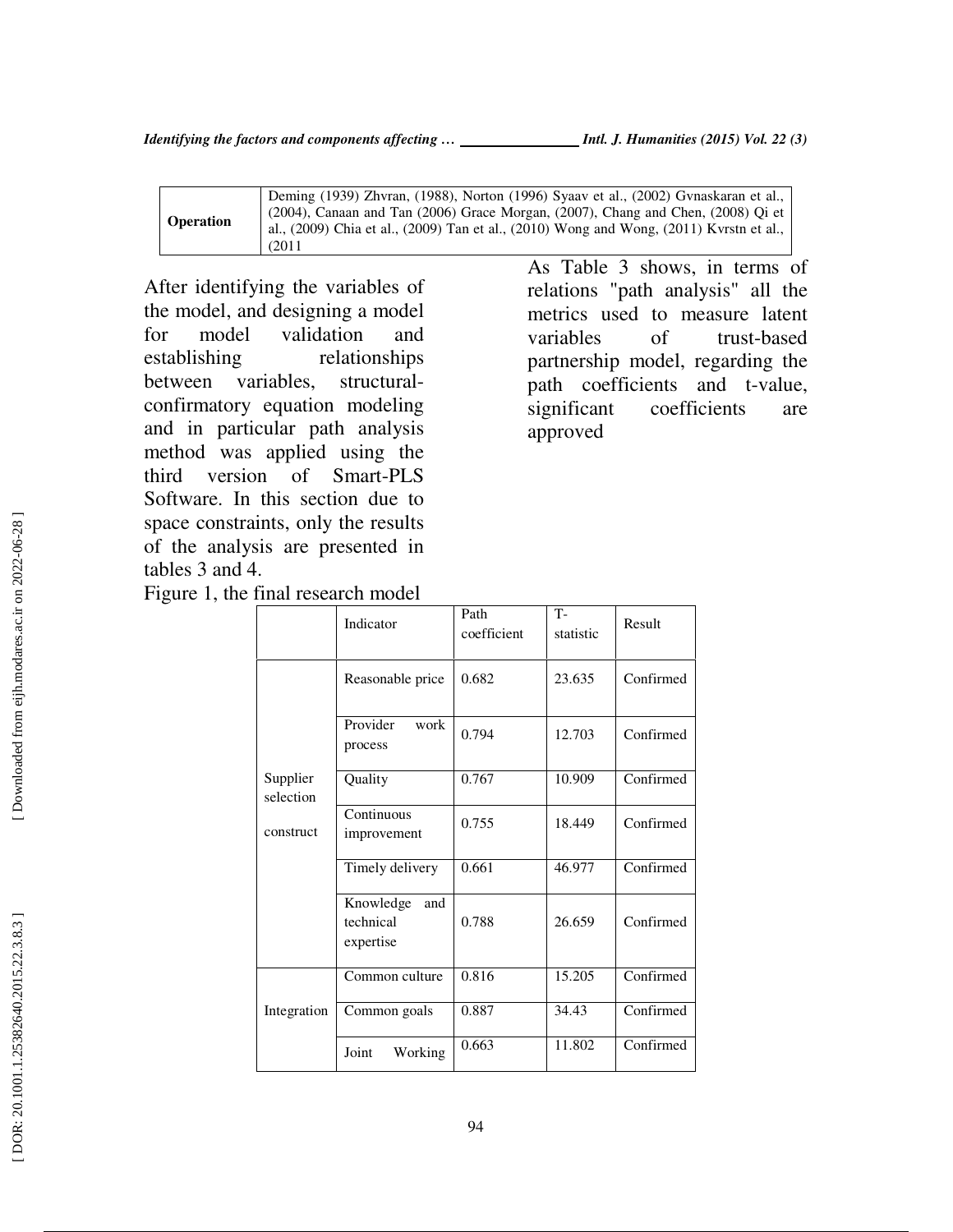|                     | Process                         |       |        |           |
|---------------------|---------------------------------|-------|--------|-----------|
| Justice             | Procedural<br>justice           | 0.920 | 31.800 | Confirmed |
|                     | <b>Interactional</b><br>justice | 0.695 | 7.646  | Confirmed |
|                     | Distributive<br>justice         | 0.406 | 6.524  | Confirmed |
| Win-win<br>approach | Sharing<br>knowledge            | 0.428 | 6.724  | Confirmed |
|                     | Sharing<br>resources            | 0.967 | 46.977 | Confirmed |

As shown in Table 4 in terms of relations of "path analysis" except for the win-win approach variable,

all variables show significant tcoefficient and path coefficient.

**Table 4.** shows the path coefficients, t-statistic and the coefficient of determination

| The dependent<br>variable | Latent variables   | <b>Path coefficient</b> | <b>T</b> -statistic | <b>Result</b> |
|---------------------------|--------------------|-------------------------|---------------------|---------------|
| Performance               | Supplier selection | 0.653                   | 8.822               | Confirmed     |
|                           | Integration        | 0.403                   | 4.586               | Confirmed     |
|                           | Win-win approach   | 0.022                   | 0.269               | Disproved     |
|                           | Justice            | 0.205                   | 2.815               | Confirmed     |

## **Discussion and conclusion**

To achieve the study goals, comprehensive study of literature took place and a series of variables of cooperation were identified in previous studies. Then experts were asked to choose some of the suggested models. Regarding the content validity, the most important variables in the automotive supply chain relationships were chosen to provide basic model. To establish relationships between variables, model validation and structuralverification equation, modeling techniques and in particular path analysis were used to statistically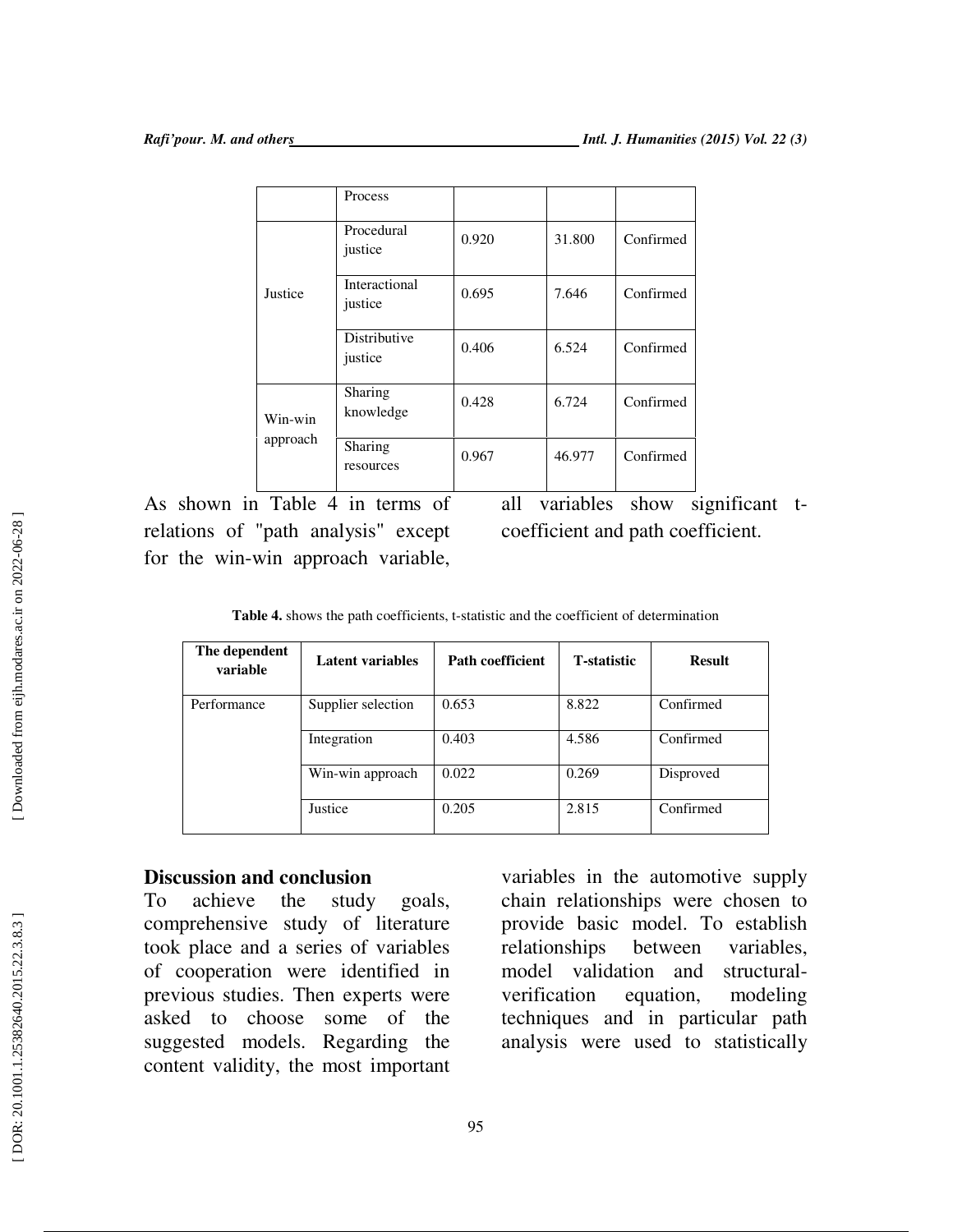test the relationships between variables.

The first hypothesis: there is a significant relationship between the criteria for selecting the supplier in the automotive supply chain and the performance of companies in the supply chain. According to the path coefficient of 0.653 and t-statistic of 8.822, it can be said that in the confidence level of 99% between supplier selection criteria in the performance of companies in the automotive supply chain and supply chain there is a significant positive relationship, so the first research hypothesis is confirmed.

The second hypothesis: between integration in the supply chain and

performance in the automotive supply chain companies there is a significant relationship.

According to the path coefficient of 0.403 and t-statistic of 4.586 it can be said that in the confidence level of 99% there's a significant relationship between automotive supply chain integration level and performance of companies in the supply chain. Thus the second hypothesis is confirmed.

The third hypothesis: there is a significant relationship between collaboration based on a win - win approach in the automotive supply chain and the performance of companies in the supply chain.

According to the path coefficient of 0.022 and t-statistic of 0.269 it can be said that in the confidence level of 99% between cooperation based on a win - win approach in the automotive supply chain companies and the supply chain performance of the country, there is no significant relationship. Therefore the third hypothesis is not confirmed. The fourth hypothesis: there is a significant relationship between the administration of justice in the performance of companies in the automotive supply chain and supply chain.

The fourth hypothesis: there is a significant relationship between the administration of justice in the performance of companies in the automotive supply chain and supply chain.

According to the path coefficient of 0.205 and t-statistic of2.815 it can be said that there is a significant positive relationship in the confidence level of 99% between the administration of justice in the country and the performance of the automotive supply chain companies. Therefore the fourth research hypothesis is confirmed.

Multiple coefficient of determination (R2) is 0.692. Accordingly independent variables of supplier selection criteria, integrity and justice altogether have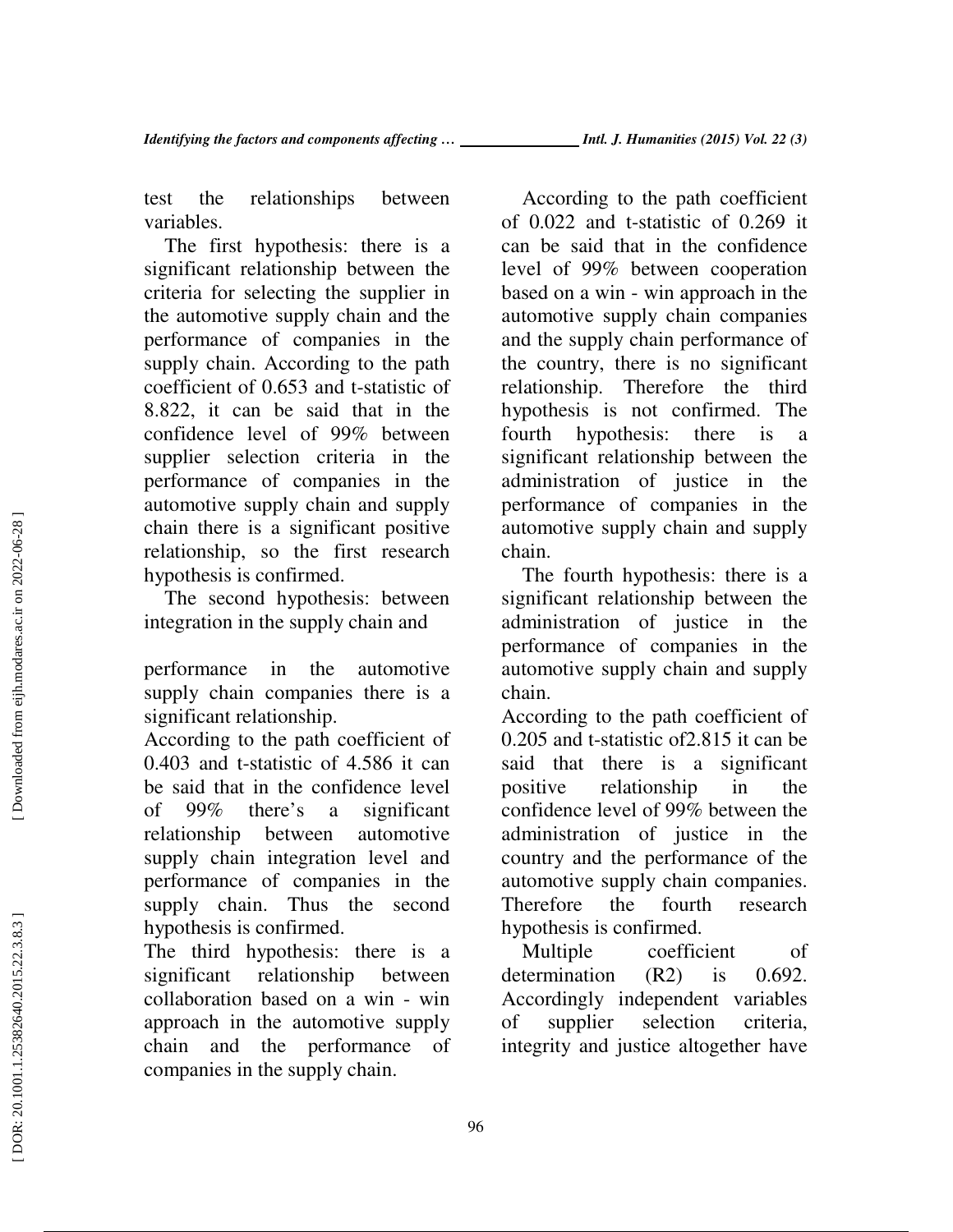been able to predict the yield changes of about 69.2%.

According to the path coefficient of 0.205 and t-statistic of 2.815 it can be said that there is a significant positive relationship at 99% confidence level between the administration of justice in the country and the performance of the automotive supply chain companies in the supply chain. Thus the fourth research hypothesis is confirmed.

Multiple coefficient of determination (R2) is equal to 0.692. Accordingly the independent variables of supplier selection criteria, integrity and justice altogether have been able to predict the yield of about 69.2%. But the independent variable based on the win-win cooperation approach, has no significant role in predicting changes in the performance of variables. The researcher believes that the results of this research is applicable only in the automotive industry but not in other industries. Due to the limited internal market, trust-based cooperation model can be applied to improve the performance and competitive model of domestic products against foreign products. And will increase market share of domestic products in the global market. Cooperation between variables of trust-based cooperation in the automotive industry supplier selection has the greatest impact on

supply chain performance. Among the measures of work processes of the supplier selection, technical expertise and commitment to quality have the highest impact which must be considered in the supply chain relationships. Considering that the study was conducted in a specific statistical population it is recommended to test the statistical model to confirm the initial findings in order to increase the validity of the model.

#### **Farsi References**

- [1]Alvani, SM, Danaeefard, H., (1376), organization theory, Stephen Robbins, Tehran, Saffar Publication
- [2]Otarkhani, A., (1384), a model for interinstitutional relations: a trust-based cooperation, Ph.D. dissertation, Shahid Beheshti University
- [3]December, A., (1391), "Path- structural modeling in application management of Smart PLS software", Tehran, Negah-edanesh
- [4]Bameni, M., (1390), "Statistics and Its Application in Management", Tehran, publications, Sharh
- [5]Barati, M., (1392), "a model for managing supply chain relationships in small and medium-sized companies to enhance competitiveness", PhD thesis, University of Allameh Tabatabai
- [6]Teimouri, Ibrahim and Ahmadi, M., (1388), "supply chain management", Tehran, University of Science and Technology
- [7]Hafeznia, M., (1389), Introduction to Research Methods in Human Sciences, Tehran, Samt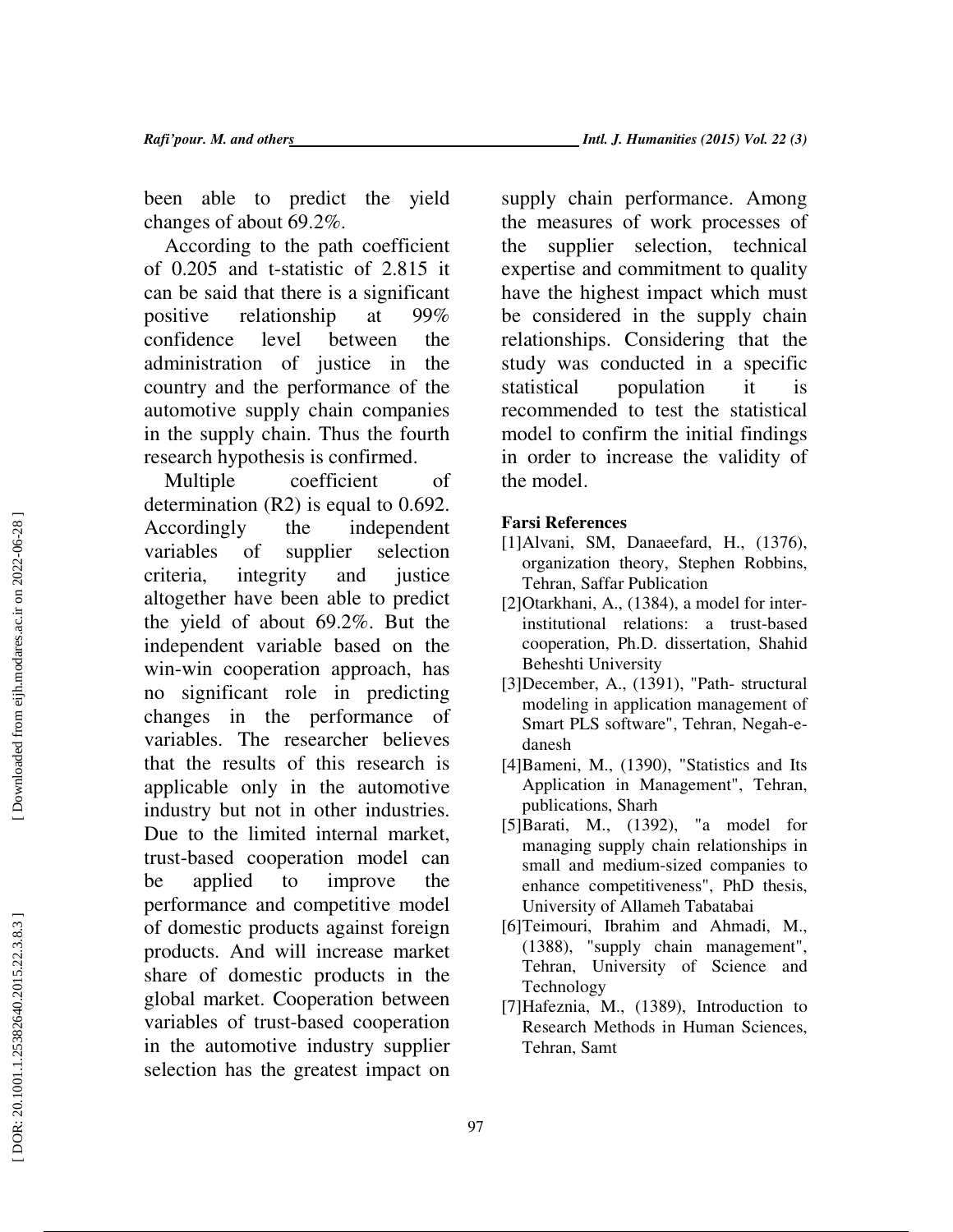- [8]Dehghani Firouzabadi, M., (1384) A Sensible Cooperation between Companies of Ceramic Tiles in Yazd province on the Basis of horizontal strategy Porter model, Master Thesis, University of Imam Sadeq
- [9]Rahim, A., (1391), designing a conceptual model of network growth of industrial partners, thesis, University of Imam Sadeq
- [10]Sarmadi, Z. *et al*., (1390), Research Methodology in Behavioral Sciences, Tehran, Agah
- [11]Sarmadi, Z, Bazargan, A, and Hejazi, E., (1382), Research Methodology in Behavioral Sciences, Tehran, Agah
- [12]Rezaeian, A., (1382), Principles of Organization and Management, Tehran, Samt
- [13]Moradi Bastani, M., (1390), "Model Relationship between Inter-agency Cooperation to Improve Supply Chain Performance in Carpet Industry in Iran", PhD thesis, University of Allameh Tabatabai

#### **English References**

- [1]Bentler, P.M, Chu, CP. (1987). Practical issues in structual modelling, sociological M ethods and Reserch, 16,pp. 78-117
- [2]Bowersox, D, J ,and Closs, D, J ; "Llogestical Management / the Integrated Supply chain process", Mc Graw-Hill, 1995
- [3]Chen, Jengchung V. et al. (2011). "The antecedent factors on trust and commitment in supply chain relationships" , Computer standard & Interfaces, No, 33, pp 262-270
- [4]Chopra, S., & Meindl, P. (2007). Supply chain management- strategy, planning, and operation. Prentice-Hall. Upper Saddle River, New Jersey.
- [5]Chopra, S., & Sodhi, M.S. (2004). Managing riskn to avoid supply chain breakdown. MIT Sloan Management Review, 46(1), pp. 53-61.
- [6]Chopra, Sunil and Meindl, peter (2007), "supply Chain Management: Strategy, planning and Operation" Prentice Hall.
- [7]Gunasekaran et al. (2004) "Aframwork for supply chain performance measurement", Int. j. production Economics, Vol. 87. pp.333-347
- [8]Gunasekaran, A, patel, C & Tirtiroglu, E (2001), " performance measures and metrics in a supply chain environment", International Journal of operations & production Management, Vol. 21, No. 1/2, pp. 71-87.
- [9]Hisao, Melody J, et al. (2002), " The impact of buyer-supplier relationship and purchasing process on the supply chain performance; a conceptual framework", 18th IMP-conference in perth, Australia.
- [10]Hisao, Melody J, et al. (2003), " The impact of buyer-supplier relationship and purchasing process on the supply chain performance; a conceptual framework", 18th IMP-conference in perth, Australia.
- [11] Ho, W., Xu, X., & Dey, PK. (2010). Multi-criteria decision making European Journal of Operational Research, 202, 16-24.
- [12] Hong, p. and Jeong, J. (2006), "Supply chain management practices of SMEs: from a business growth perspective" , Journal of Enterprise Information Management, Vol. 19. No 3, pp. 292-302
- [13]Huan J., Tzeng G., Ong ch,(2005), "Multidimensional data in multidimensional scaling using the analytic network process", pattern Recognition Letters, VOL.26.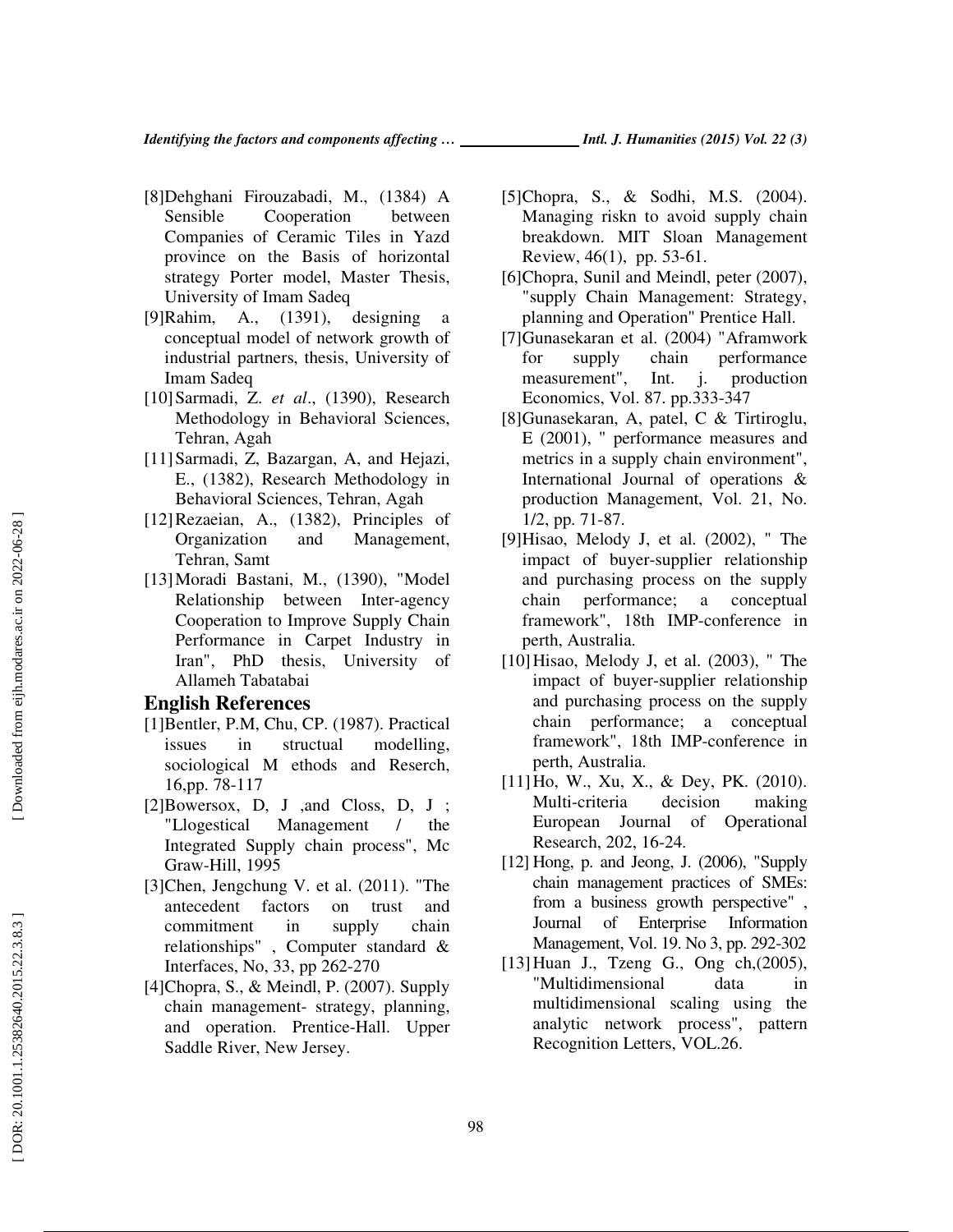- [14]Huan, S.H., Sheoran, S.K., & wang, G. (2004). A reviw and analysis of supply chain operations reference (SCOR) Model. Supply Chain Management: An International Journal, 9(1), pp. 23-29
- [15]Kaplan. R. S. and Norton, D, p,(1992). The balanced scorcard- measures that drive performance Vol. Jan. Feb.
- [16]Keith, O.R.and Webber, M,D, (1982), supply chain management: Logistics Catches up with Strategy, Outlook, Booz, Allen and Hamilton Inc.
- [17] Keith. O. R. and Webber, M. D. (1982) supply-chain Management: Logistics Catches Up With Strategy, outlook, Booz, Allen and Hamilton Inc.
- [18]New, Steve and Roy Westbrook (2004) "Understanding Supply Chains: Concepts, Critques, and Futures", Oxford University press
- [19]Simchi-Levi, David et al. (2000), Designing and managing the supply chain: concepts, sterategies and case studies", McGraw-Hill
- [20] Tahakkar, J, et al.(2007). Development of a balanced scorcard an integrated approach of Interpretive structural Modeling (ISM) and Analytic Network process (ANP): International Journal of pruductivity and performance Management, Vol, 56
- [21]International Journal of physical Distribution & Logistics Management, Vol. 40, Iss: 5, pp. 377-394
- [22]Tan, KeahChoon (2001), " A framework of supply chain management literature", European Journal of purchasing & Supply Management, Vol. 7, pp.39-48
- [23]Thakar, Jitesh et al. (2007), "Development of a blanced scorecard An integrated approach of Interpretive Structural Modeling (ISM) and

Analytic Network process (ANP)", International Joournal of productivity and performance Management. Vol. 56, No. 1, pp. 25-59

- [24] Thakkar, J., Deshmukh, S.G., Gupta, A.D. and Shankar, R, (2005), " Selaction of third-party logistics (3pl): a hybrid approch using interpretive structural modeling (ISM) and analytic network process (ANP)", Supply Chain Forum: An International Journal, Vol.6 No. 1, pp. 32-64
- [25]Thakkar, Jitesh et al. (2008), "Evaluation of buyer-supplier relationshis using an integrated mathematical approach of interpretive structural modeling(ISM) and graph throretic matrix", Journal of manufacturing technology Management, Vol. 19 no. 1,pp.92-142
- [26]Van Hock, R. I., Harrison, A., & Christopher, M (2001).Measuring agile capabilities in the supply chain. International Journal of Operatioms and prodaction Management. 21(1/2), pp. 126-148
- [27]Van looy, Bart, et al, 4, (1998). Dealing with productivity and quality indicators in a service environment: International Journal of Service Industry Management, Vol, 9, pp. 956- 4233
- [28]Varma, S, Wadhwa, S &Deshmakh, SG (2008), "Evaluating petroleum supply chain performance: Application of analyticalk hierarachy process to balanced scorecard", asia Pacific Journal of Marketing and Logictics, Vol, 20, No. 3, pp. 343-356